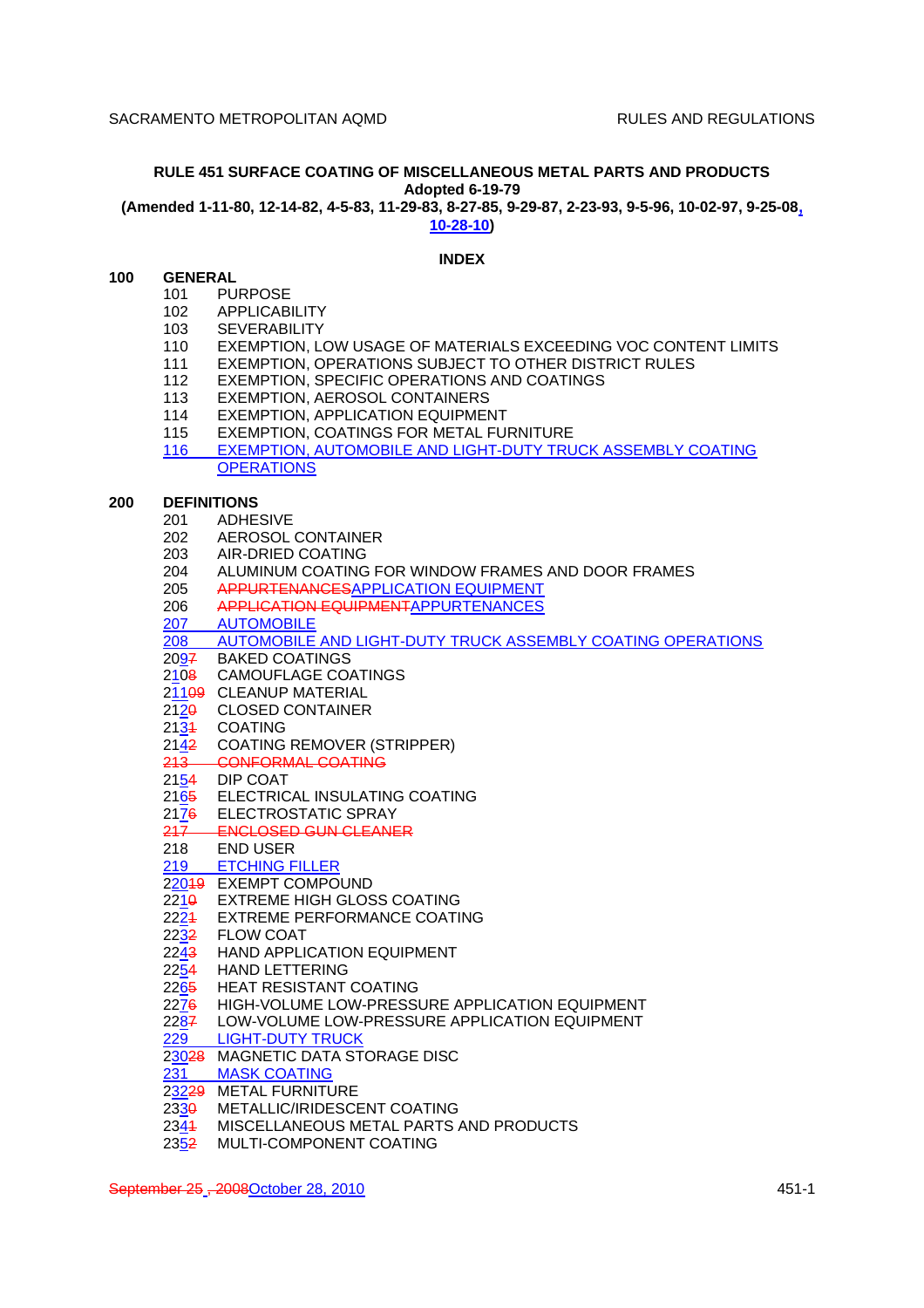- 2363 NON-COMPLIANT COATINGMATERIAL
- 2374 NON-SKID COATING
- 2385 PRE-FABRICATED ARCHITECTURAL COMPONENT
- 2396 PRETREATMENT WASH PRIMER
- 24037 REPAIR COATING
- 24138 ROLL COATER
- 24239 SAFETY-INDICATING COATING
- 2430 SHOP ENVIRONMENT
- 2441 SILICONE RELEASE COATING
- 2452 SOLAR ABSORBENT COATING
- 2463 STATIONARY SOURCE
- 2474 STENCIL COATING
- 2485 SURFACE PREPARATION MATERIAL
- 2496 TEXTURE<del>D FINISH</del> COATING
- 25047 TOUCH-UP COATING
- 25148 VOLATILE ORGANIC COMPOUND (VOC)
- 25249 VOLATILE ORGANIC COMPOUND (VOC) AS APPLIED

### **300 STANDARDS**

- 301 VOC CONTENT OF COATINGS FOR MISCELLANEOUS METAL PARTS AND PRODUCTS
- 302 VOC CONTENT OF COATINGS FOR METAL FURNITURE
- 303 VOC CONTENT FOR COATING REMOVERS (STRIPPERS)
- 304 APPLICATION EQUIPMENT REQUIREMENTS
- 305 SURFACE PREPARATION, CLEANUP, AND STORAGE REQUIREMENTS
- 306 EMISSION CONTROL SYSTEM REQUIREMENTS

# **400 ADMINISTRATIVE REQUIREMENTS**

- 401 LOW USAGE EXEMPTION SUBMITTAL
- 402 PRODUCT INFORMATION REQUIREMENTS FOR SELLERS
- 403 CALCULATION FOR DETERMINING VOC CONTENT OF COATINGS, LESS WATER AND EXEMPT COMPOUNDS
- 404 CALCULATION FOR DETERMINING VOC CONTENT OF COATING REMOVERS (STRIPPERS) AND SURFACE PREPARATION AND CLEANUP MATERIAL
- 405 CALCULATION FOR DETERMINING PERCENT CONTROL EFFICIENCY AND VOC MASS EMISSION RATE
- 406 CALCULATION FOR DETERMINING OVERALL SYSTEM EFFICIENCY
- 407 OPERATION AND MAINTENANCE PLAN

# **500 MONITORING AND RECORDS**

- 501 RECORDKEEPING FOR END USERS
- 502 TESTING PROCEDURES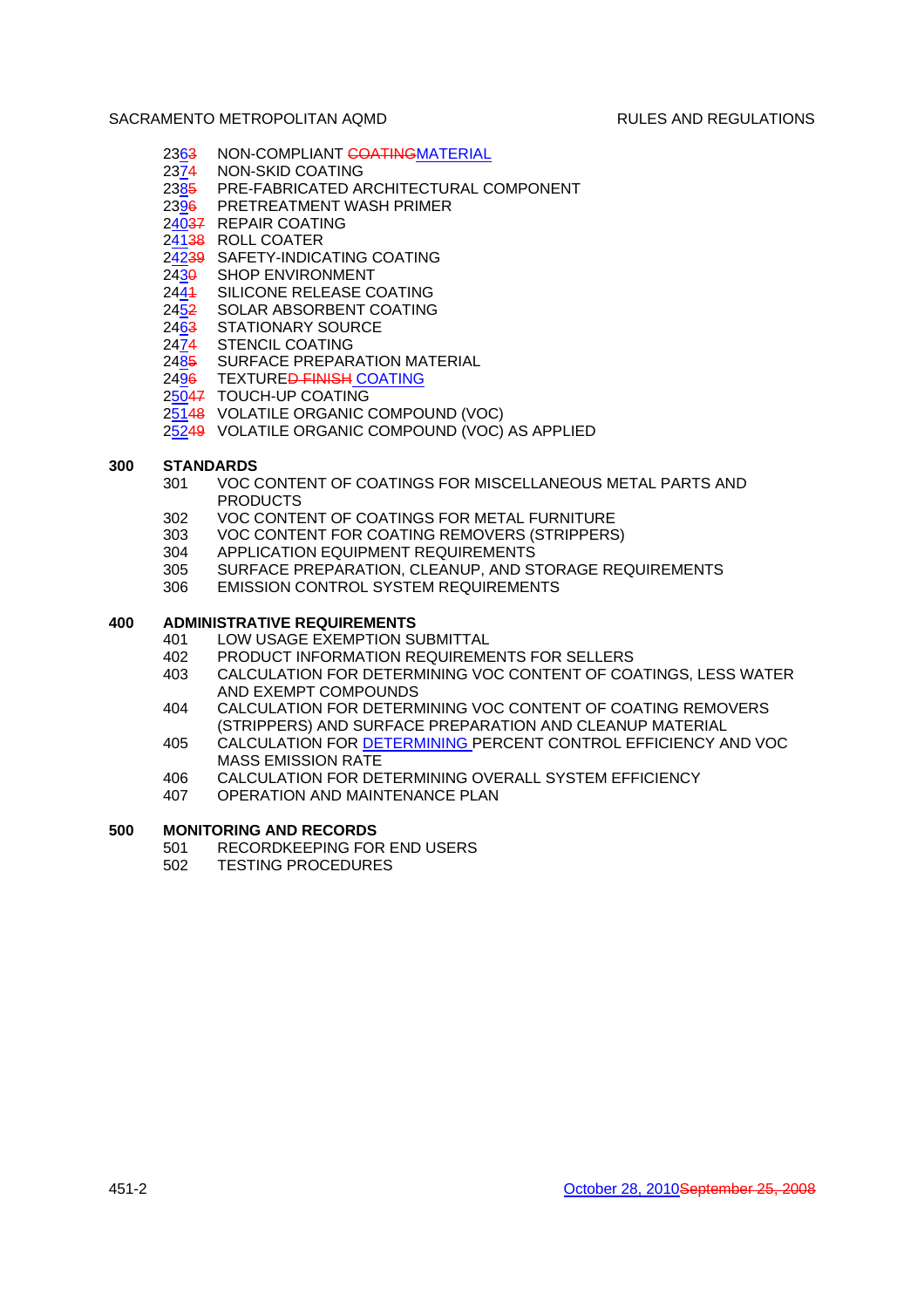# **100 GENERAL**

- 101 **PURPOSE:** To limit the emission of volatile organic compounds from the application of coatings, coating removers (strippers), surface preparation material, and cleanup material to miscellaneous metal parts and products in a shop environment.
- 102 **APPLICABILITY:** The provisions of this rule shall apply to any person who uses, applies, or solicits the use or application of any miscellaneous metal parts and products within the District to the coating, coating remover (stripper), surface preparation material, and cleanup material within the Districtof miscellaneous metal parts and products including coating removal (stripping), surface preparation and cleanup operations by any person, as defined in this rule. Only the provisions in Sections 402, 403, 404, and 502 apply to persons who supply, sell, offer for sale, manufacture, or distribute any miscellaneous metal parts and products coating, coating remover (stripper), surface preparation material, and cleanup material for use within the District. The requirements of Rule 441, ORGANIC SOLVENTS, shall not apply to persons using miscellaneous metal parts and products coatings, coating removers (strippers), surface preparation material, and cleanup material operations subject to this rule.
- 103 **SEVERABILITY:** If any section, subsection, sentence, clause, phrase, or portion of this rule is, for any reason, held invalid, unconstitutional, or unenforceable by any court of competent jurisdiction, such portion shall be deemed as a separate, distinct, and independent provision, and such holding shall not affect the validity of the remaining portions thereof.
- 110 **EXEMPTION, LOW USAGE OF MATERIALS EXCEEDING VOC CONTENT LIMITS:** The requirements of Section 301, 303, 305.35, and 305.47 shall not apply to the use of materials exceeding the VOC content limits specified in Sections 301, 303, 305.35, and 305.47 in a total volume less than 55 gallons per calendar year, per stationary source, provided the requirements in Section 401 and 501 are satisfied.
- 111 **EXEMPTION, OPERATIONS SUBJECT TO OTHER DISTRICT RULES:** The requirements provisions of this rule shall-do not apply to coatings, coating removers (strippers), surface preparation material, and cleanup material specifically subject to the requirements under the following rules:
	- 111.1 Coating of prefabricated architectural components or structures not coated in a shop environment which are regulated by Rule 442 - Architectural Coatings.ARCHITECTURAL COATINGS;
	- 111.2 Motor vehicles including automotive, truck or heavy equipment finishing or refinishing, excluding radiators, drive trains, differentials, and engine components which are regulated by Rule 459 - Automotive, AUTOMOTIVE, TRUCK AND HEAVY EQUIPMENT REFINISHING OPERATIONS; Truck and Heavy Equipment Refinishing Operations.
	- 111.3 Aircraft or aerospace vehicles, components and tooling which are regulated by Rule 456 -– Aerospace Assembly and Component Coating OperationsAEROSPACE ASSEMBLY AND COMPONENT COATING OPERATIONS;
	- 111.4 Gans, coils, or magnetic wire which are regulated by Rule 452 Can Coating CAN COATING;
	- 111.5 Adhesives and other materials which are regulated by Rule 460 Adhesives and Sealants.ADHESIVES AND SEALANTS; and
	- 111.6 Conformal coatings which are regulated by Rule 456 -- Aerospace Assembly and Component Coating Operations.
- 112 **EXEMPTION, SPECIFIC OPERATIONS AND COATINGS:** Except for Sections 305.1, 305.2, 305.58, and 501, the requirements of Sections 300, 400, and 500 shall not apply to:
	- 112.1 Magnetic data storage discs.
	- 112.2 Safety-indicating coatings.
	- 112.3 Stencil coatings.
	- 112.4 Any coating applied exclusively by hand lettering.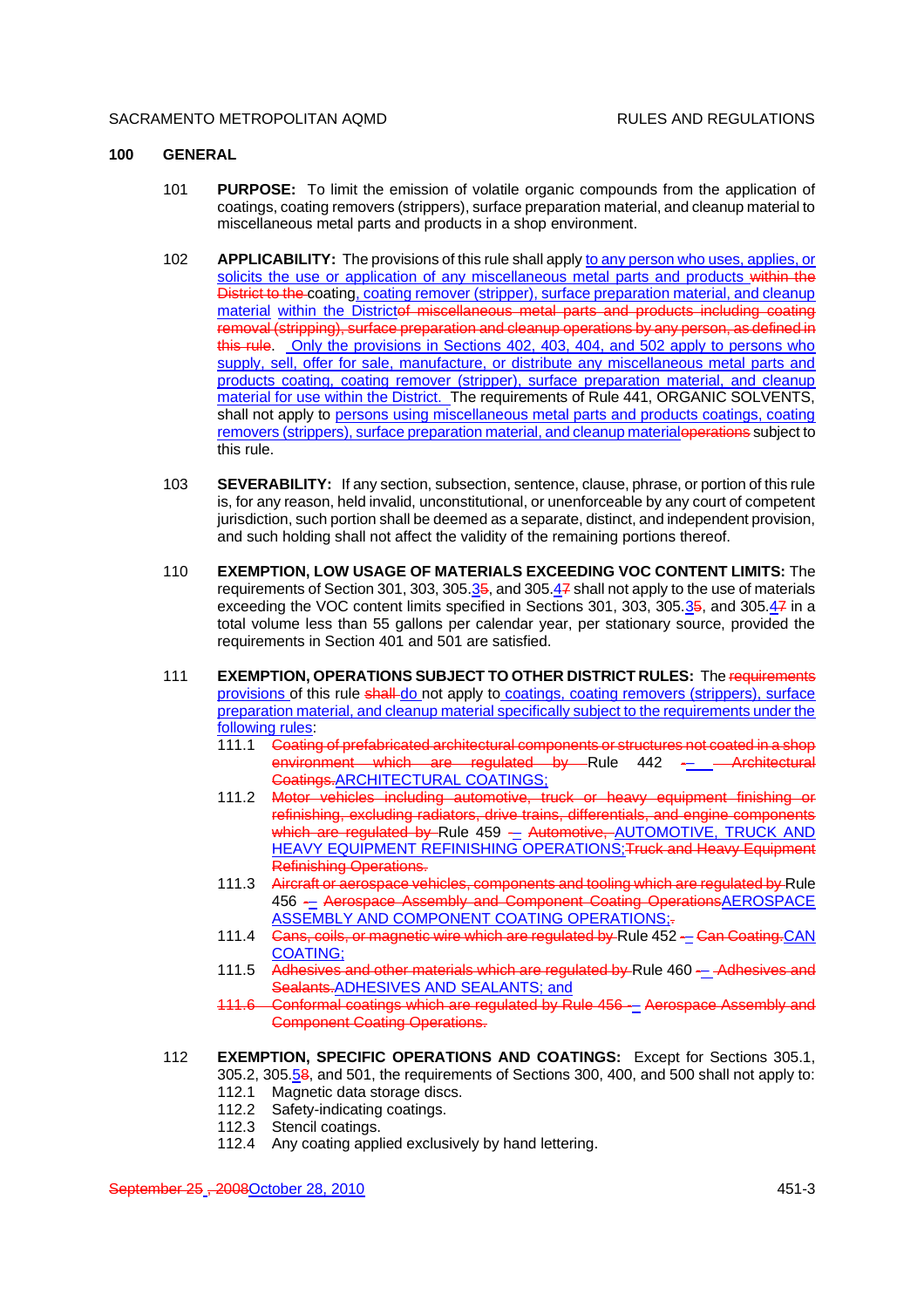- 113 **EXEMPTION, AEROSOL CONTAINERS:** The requirementsprovisions of this rule shall not apply to coatings and coating removers (strippers) sold in non-refillable aerosol containers having a capacity of one liter (1.1 quarts) or less.
- 114 **EXEMPTION, APPLICATION EQUIPMENT:** The requirements of Section 304 shall do-not apply to the following:
	- 114.1 Touch-up coating and repair coating operations.
	- 114.2 The application of texture coatings-producing a textured finish.
- 115 **EXEMPTION, COATINGS FOR METAL FURNITURE:** The requirements of Section 302 shall not apply to metal furniture coating operations at a stationary source with actual emissions from such operations less than 3 tons of VOC per 12-month rolling period prior to emissions control equipment, provided that such operations comply with the requirements of Section 301.
- 116 **EXEMPTION, AUTOMOBILE AND LIGHT-DUTY TRUCK ASSEMBLY COATING OPERATIONS:** The requirements of this rule shall not apply to automobile and light-duty truck assembly coating operations.

# **200 DEFINITIONS**

- 201 **ADHESIVE:** Any substance that is used to bond one surface to another surface by attachment.
- 202 **AEROSOL CONTAINER:** A hand-held, non-refillable container which expels pressurized product ingredients by means of a propellant-induced force.
- 203 **AIR-DRIED COATING:** Any coating which is not heated above 90<sup>o</sup>C (194<sup>o</sup>F) for the purpose of curing or drying.
- 204 **ALUMINUM COATING FOR WINDOW FRAMES AND DOOR FRAMES:** A coating which is applied in a shop environment and is used to protect prefabricated aluminum window frames, window walls, and door frames and which is required to meet the specifications of Architectural Aluminum Manufacturers Association AAMA 605.2-1980.
- 205 **APPLICATION EQUIPMENT:** A device used to apply coatings or used in preparing a coating material such as stir sticks or funnels.
- 2065 **APPURTENANCES:** Accessories to a stationary structure, including, but not limited to: hand railings, cabinets, bathroom and kitchen fixtures, fences, rain-gutters and down-spouts, window screens, lamp-posts, heating and air conditioning equipment, other mechanical equipment, large fixed stationary tools and concrete forms.
- 206 **APPLICATION EQUIPMENT:** A device used to apply coatings or used in preparing a coating material such as stir sticks or funnels.
- 207 **AUTOMOBILE:** A motor vehicle designed to carry up to eight passengers, excluding vans, sport utility vehicles, and motor vehicles designed primarily to transport light loads of property.
- 208 **AUTOMOBILE AND LIGHT-DUTY TRUCK ASSEMBLY COATING OPERATIONS:** A coating operation that includes the coatings of new automobile or new light-duty truck bodies, or body parts for new automobiles or new light-duty trucks and other parts that are coated along with these bodies or body parts at a facility where new automobiles or new light-duty trucks are completely assembled.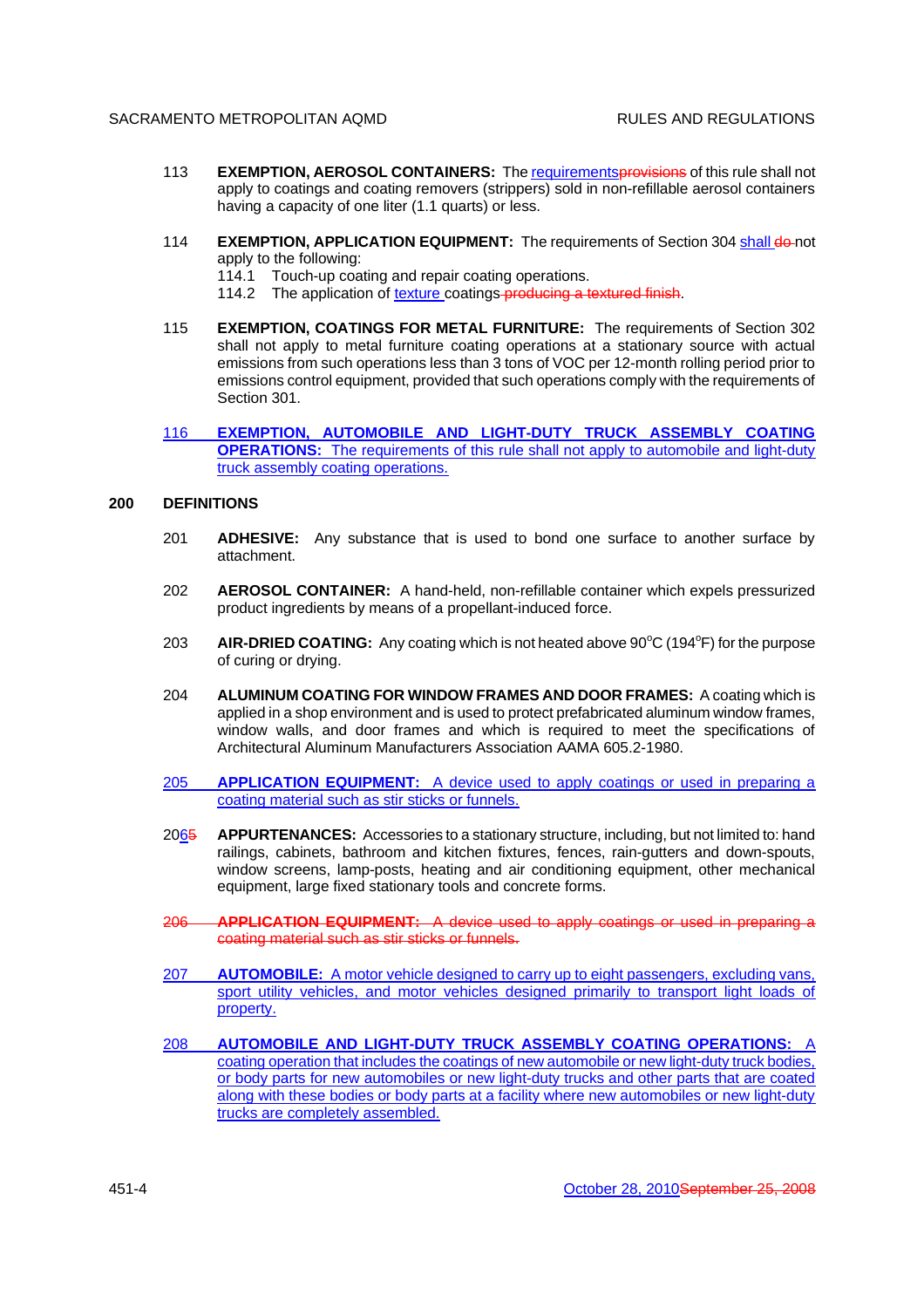- 2097 **BAKED COATING:** Any coating which is heated above 90°C (194°F) for the purpose of curing or drying.
- 2108 **CAMOUFLAGE COATING:** A coating applied as a topcoat on equipment to conceal such equipment from detection.
- 21109 **CLEANUP MATERIAL:** A VOC-containing material used to clean parts and application equipment used in miscellaneous metal parts and products coating operations.
- 212<del>0</del> CLOSED CONTAINER: A container which has a cover where the cover meets with the main body of the container without any visible gaps between the cover and the main body of the container.
- 2131 **COATING:** A material applied to a surface to identify, beautify, protect, convey a message, or minimize detection of such surface.
- 2142 **COATING REMOVER (STRIPPER):** A material applied to the surface of any miscellaneous metal part or product to completely remove maskants, coatings (including mask coatings) or coating residues. A coating remover (stripper) is not a surface preparation material or cleanup material. Material used for the removal of overspray is not considered a coating remover.
- 213 **CONFORMAL COATING:** A coating applied to electronic circuit boards or the assembled components for the purpose of moisture resistance, corrosion resistance, bacteria resistance, or fungi resistance.
- 2154 **DIP COAT:** A coating method which is applied by dipping an object into a vat of coating material and allowing any excess coating material to drain off.
- 2165 **ELECTRICAL INSULATING COATING:** A non-convertible-type coating which is applied to electrical motors, components of electric motors, or power transformers-expressly for the purpose of electrical insulation to provide electrical, mechanical, and environmental protection or resistance.
- 2176 **ELECTROSTATIC SPRAY:** The spray application of coatings where an electrostatic potential is created between the part to be coated and the coating particles.

#### 217 **ENCLOSED GUN CLEANER:**

- 217.1 A device that is used for the cleaning of spray guns, pots, cups and hoses, that has an enclosed solvent container, is not open to the ambient air when in use, and has a mechanism to force the cleanup material through the gun while the cleaner is in operation; or
- 217.2 A device that is used for the cleaning of spray guns, pots, cups and hoses, that has an enclosed solvent container, uses non-atomized solvent flow to flush the spray equipment and collects and returns the discharged solvent to the enclosed container.
- 218 **END USER:** Any person applying any coating, coating remover (stripper), surface preparation material, or cleanup material subject to this rule.
- 219 **ETCHING FILLER**: A coating which contains at least ½ percent acid by weight, as determined by the method specified in Section 502.2, and less than 23 percent solids by weight, as determined by the method specified in Section 502.7, and is used instead of applying a pretreatment wash primer followed by a primer.
- 22049 **EXEMPT COMPOUND:** For the purposes of this rule, "exempt compound" has the same meaning as in Rule 101-GENERAL PROVISIONS AND DEFINITIONS.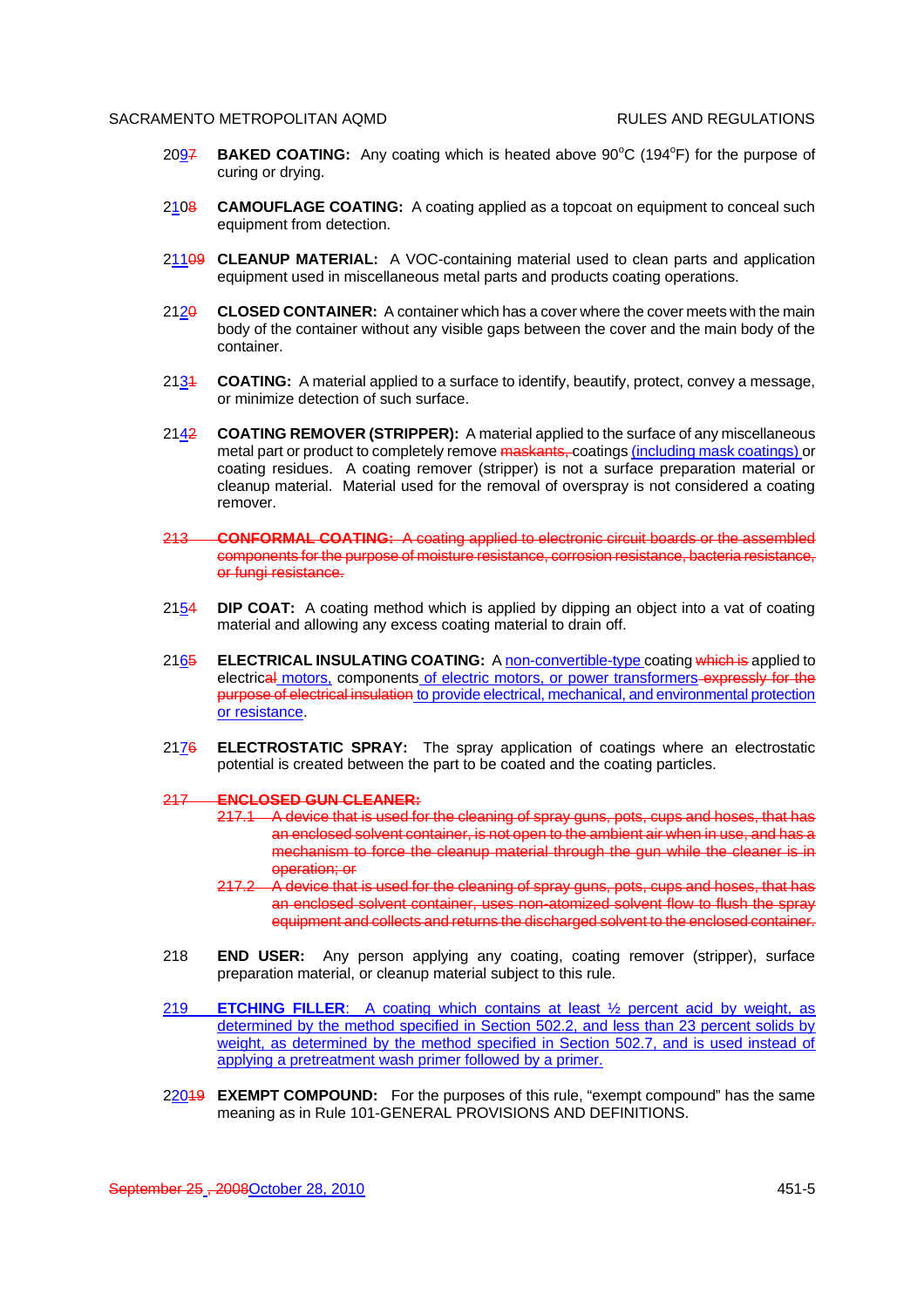- 2210 **EXTREME HIGH GLOSS COATING:** A coating which, when tested by American Society for Testing Materials test method D-523 adopted in 20081980, shows at least 75% reflectance on a  $60^\circ$  meter.
- 2224 **EXTREME PERFORMANCE COATING:** A coating that is used on a metal surface where the coated surface, in it's intended use, is acutely or chronically exposed to salt water, corrosives, caustics, acids, oxidizing agents, wind or ocean driven debris or electromagnetic pulse.
- 2232 **FLOW COAT:** A coating method which is applied by flowing a stream of coating over an object and allowing any excess coating material to drain off.
- 2243 **HAND APPLICATION EQUIPMENT:** Manually held equipment such as brushes, rollers, trowels, spatulas, daubers, rags, sponges, and mechanically or pneumatically driven syringes that do not atomize the applied products.
- 2254 **HAND LETTERING:** A method utilizing hand application equipment to add letters and/or numbers on a substrate.
- 2265 **HEAT RESISTANT COATING:** A coating used on a metal surface where the coated surface must withstand a temperature of at least 400 °F during normal use.
- 2276 **HIGH-VOLUME LOW-PRESSURE APPLICATION EQUIPMENT:** Equipment used to apply coatings by means of a gun which is designed to be operated and which is operated between 0.1 and 10 psig air pressure measured dynamically at the center of the air cap and at the air horns.
- 2287 **LOW-VOLUME LOW-PRESSURE APPLICATION EQUIPMENT:** Spray coating application equipment with air pressure between 0.1 and 10.0 pounds per square inch gauge (psig) and air volume less than 15.5 cfm per spray gun and which operates at a maximum fluid delivery pressure of 50 psig.
- 229 **LIGHT-DUTY TRUCK:** A van, sport utility vehicle, or motor vehicle designed to transport light loads of property with gross vehicle weight rating of 8,500 pounds or less.
- 23028 **MAGNETIC DATA STORAGE DISC:** A flat film or plate with a magnetic coating on which digital information can be stored by selective magnetization of portions of the flat surface.
- 231 **MASK COATING:** A thin film coating applied through a template to coat a small portion of the substrate.
- 23229 **METAL FURNITURE:** Furniture and components of furniture including, but not limited to, the following types of products: household, office, institutional, laboratory, hospital, public building, restaurant, barber and beauty shop, and dental furniture; and office and store fixtures, partitions, shelving, lockers, lamps and lighting fixtures, and wastebaskets.
- 233<del>0</del> **METALLIC/IRIDESCENT COATING:** Any coating which contains more than 5.0 g/l (0.042 lb/gal) of metal or iridescent particles, as applied, where such particles are visible in the dried film.
- 2344 **MISCELLANEOUS METAL PARTS AND PRODUCTS:** Any metal parts and products except for those specified in Sections 111, and 112-, and 116.
- 2352 **MULTI-COMPONENT COATING:** A coating requiring the addition of a separate reactive resin, commonly known as a catalyst or hardener, before application to form an acceptable dry film.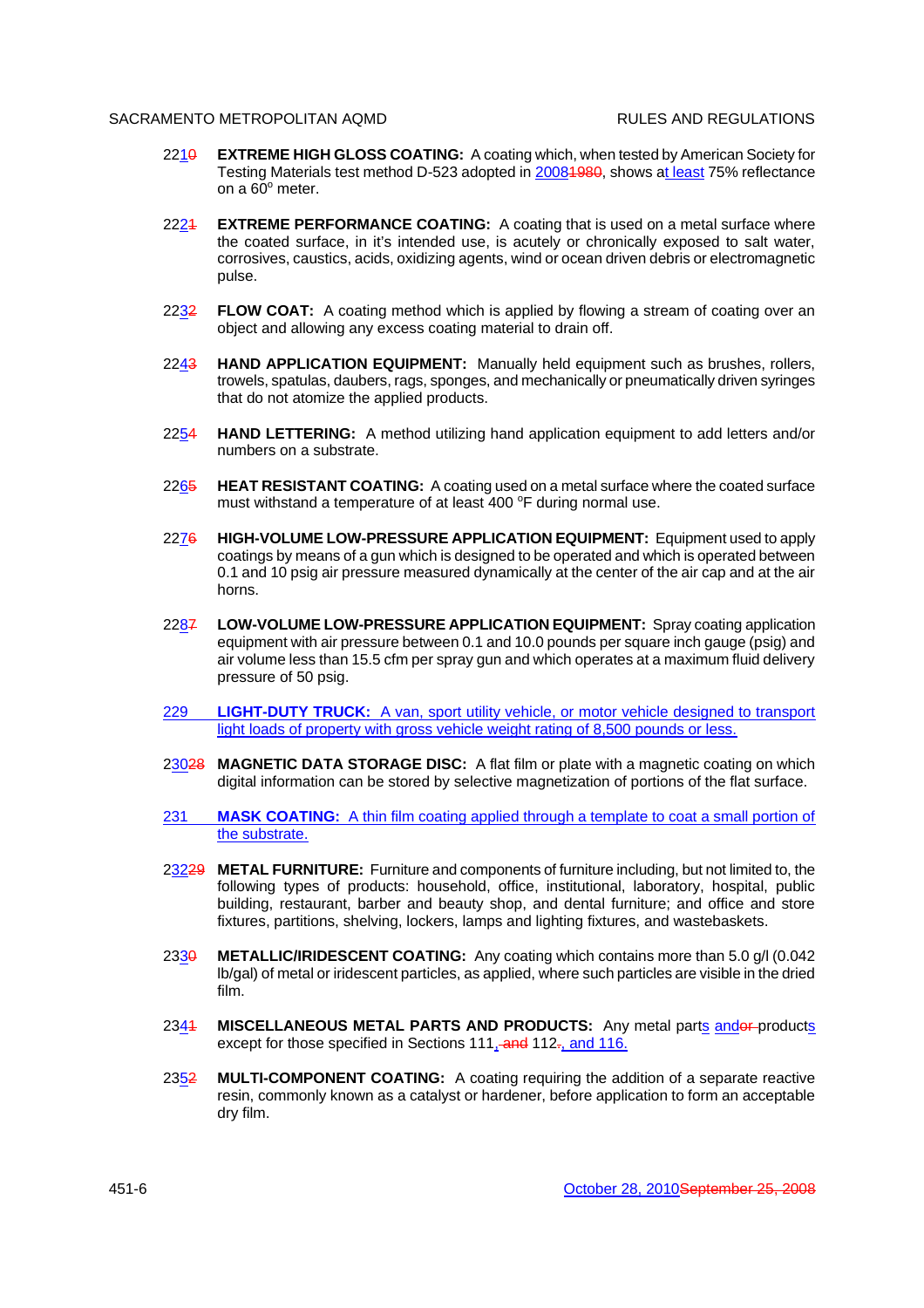- 2363 **NON-COMPLIANT COATINGMATERIAL:** A coating, coating remover, cleanup material, or surface preparation material that exceeds the VOC content limits specified in Section 301, 303, 305.35, or 305.47 and the usage is in excess of allowable volumes per Section 110.
- 2374 **NON-SKID COATING:** Any coating which has, as its primary purpose, the creation of traction to prevent slippage. (This definition will sunset on (six months after date of adoption)).
- 2385 **PREFABRICATED ARCHITECTURAL COMPONENT:** Prefabricated metal parts and products which are to be used as architectural appurtenances or structures and which are coated in a shop environment, not including window frames and door frames.
- 2396 **PRETREATMENT WASH PRIMER:** A coating which contains at least ½ percent acid by weight, as determined by the method specified in Section 502.2, and no more than 12 percent solids by weight, as determined by the method specified in Section 502.7, and is applied directly to metal surfaces to provide surface etching and corrosion resistance or adhesion of subsequent coatings. A Pretreatment Wash Primer is not a Surface Preparation Material as defined in Section 2485.
- 24037 **REPAIR COATING:** A coating used to recoat portions of a previously coated part or product which has sustained mechanical damage to the coating following normal coating operations.
- 24138 **ROLL COATER:** A series of mechanical rollers that forms a thin coating film on the surface of the roller, which is applied to a substrate by moving the substrate underneath the roller.
- 24239 **SAFETY-INDICATING COATING:** A coating which is designed to have a color change when it is exposed to an unsafe condition such as a high temperature or an unsafe concentration of gas.
- 2430 **SHOP ENVIRONMENT:** A commercial, governmental, or educational stationary source where coatings are applied, excluding those locations at which coatings subject to Rule 442, Architectural Coatings, are applied.
- 2441 **SILICONE RELEASE COATING:** A coating which contains silicone resin and is intended to prevent a substance from sticking to metal surfaces such as baking pans.
- 2452 **SOLAR ABSORBENT COATING:** A coating which has, as its primary purpose, the absorption of solar radiation.
- 2463 **STATIONARY SOURCE:** Any building, structure, facility, or emissions unit which emits or may emit any affected pollutant directly or as a fugitive emission.
	- 2463.1 Building, structure, facility, or emissions unit includes all pollutant emitting activities which:
		- a. Belong to the same industrial grouping, and
		- b. Are located on one property, or two or more contiguous properties, and
		- c. Are under the same or common ownership, operation, or control, or which are owned or operated by entities which are under common control.
	- 2463.2 Pollutant emitting activities shall be considered as part of the same industrial grouping if:
		- a. They belong to the same two-digit Standard Industrial Classification (SIC) code, or
		- b. They are part of a common production process, which includes industrial processes, manufacturing processes and any connected processes involving a common material.
- 2474 **STENCIL COATING:** An ink or a coating which is applied by a template or stamp in order to add designs, letters and/or numbers to the a part or product.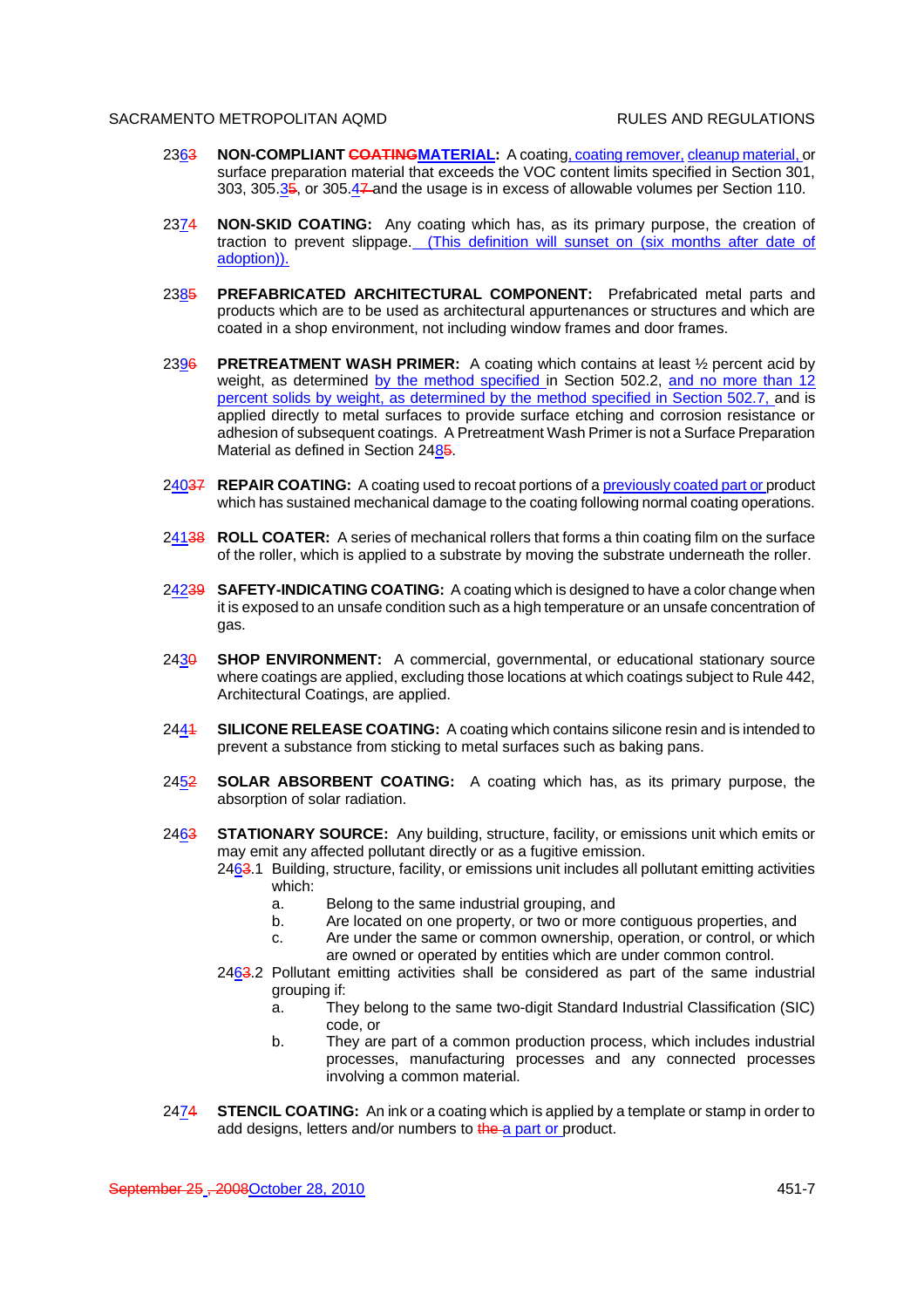- 2485 **SURFACE PREPARATION MATERIAL:** A VOC containing material applied to the surface of any miscellaneous metal part or product prior to the application of coatings to clean the substrate or to promote adhesion of subsequent coatings.
- 2496 **TEXTURED FINISH COATING:** A coating that, when applied, consists of discrete raised spots and is used for decorative or functional purposesA rough surface produced by spraying large drops of coating onto a substrate or previously applied coating.
- 25047 **TOUCH-UP COATING:** A coating used to cover minor coating imperfections appearing after the main coating operation.
- 25148 **VOLATILE ORGANIC COMPOUND (VOC):** For the purposes of this rule, "volatile organic compound" has the same meaning as in Rule 101-GENERAL PROVISIONS AND DEFINITIONS.
- 25249 **VOLATILE ORGANIC COMPOUND (VOC) AS APPLIED:** For the purpose of this rule, VOC as applied means the VOC content including thinners, reducers, hardeners, retarders, catalysts and additives calculated pursuant to Sections 403 or 404 as applicable.

# **300 STANDARDS**

301 **VOC CONTENT OF COATINGS FOR MISCELLANEOUS METAL PARTS AND PRODUCTS:** Except as provided in Sections 110, 111, 112, 113, or 306, a person shall not apply to any miscellaneous metal part or product any coating that exceeds the following VOC content limits as applied. The VOC content of the coating shall be determined pursuant to Section 502.1

|                                                                                                                                                  | <b>VOC CONTENT: Grams/Liter (Lbs/Gal)</b><br>less water and exempt compounds |                                                                                    |  |
|--------------------------------------------------------------------------------------------------------------------------------------------------|------------------------------------------------------------------------------|------------------------------------------------------------------------------------|--|
| <b>COATING CATEGORY</b>                                                                                                                          | <b>AIR DRIED</b>                                                             | <b>BAKED</b>                                                                       |  |
| Aluminum Coating for Window<br><b>Frames and Door Frames</b>                                                                                     | 420 (3.5)                                                                    | 420 (3.5)<br><b>Effective (six months)</b><br>after date of adoption),<br>275(2.3) |  |
| Camouflage                                                                                                                                       | 420 (3.5)                                                                    | 360(3.0)                                                                           |  |
| <b>Electrical Insulating</b>                                                                                                                     | 340 (2.8)                                                                    | 275 (2.3)                                                                          |  |
| <b>Etching Filler</b>                                                                                                                            | 420(3.5)                                                                     | 420 (3.5)                                                                          |  |
| <b>Extreme High Gloss</b>                                                                                                                        | 420 (3.5)                                                                    | 360 (3.0)                                                                          |  |
| Extreme Performance                                                                                                                              | 420 (3.5)                                                                    | 420 (3.5)<br><b>Effective (six months)</b><br>after date of adoption),<br>360(3.0) |  |
| <b>Heat Resistant</b>                                                                                                                            | 420 (3.5)                                                                    | 360(3.0)                                                                           |  |
| Metallic/Iridescent                                                                                                                              | 420 (3.5)                                                                    | 420 (3.5)                                                                          |  |
| Non-Skid<br>This category will sunset on (six<br>months after date of adoption)<br>and be subject to the limits for All<br><b>Other Coatings</b> | 420 (3.5)                                                                    | 360(3.0)                                                                           |  |
| <b>Prefabricated Architectural</b><br>Component                                                                                                  | 420 (3.5)                                                                    | 275(2.3)                                                                           |  |
| <b>Pretreatment Wash Primer</b>                                                                                                                  | 420 (3.5)                                                                    | 420 (3.5)                                                                          |  |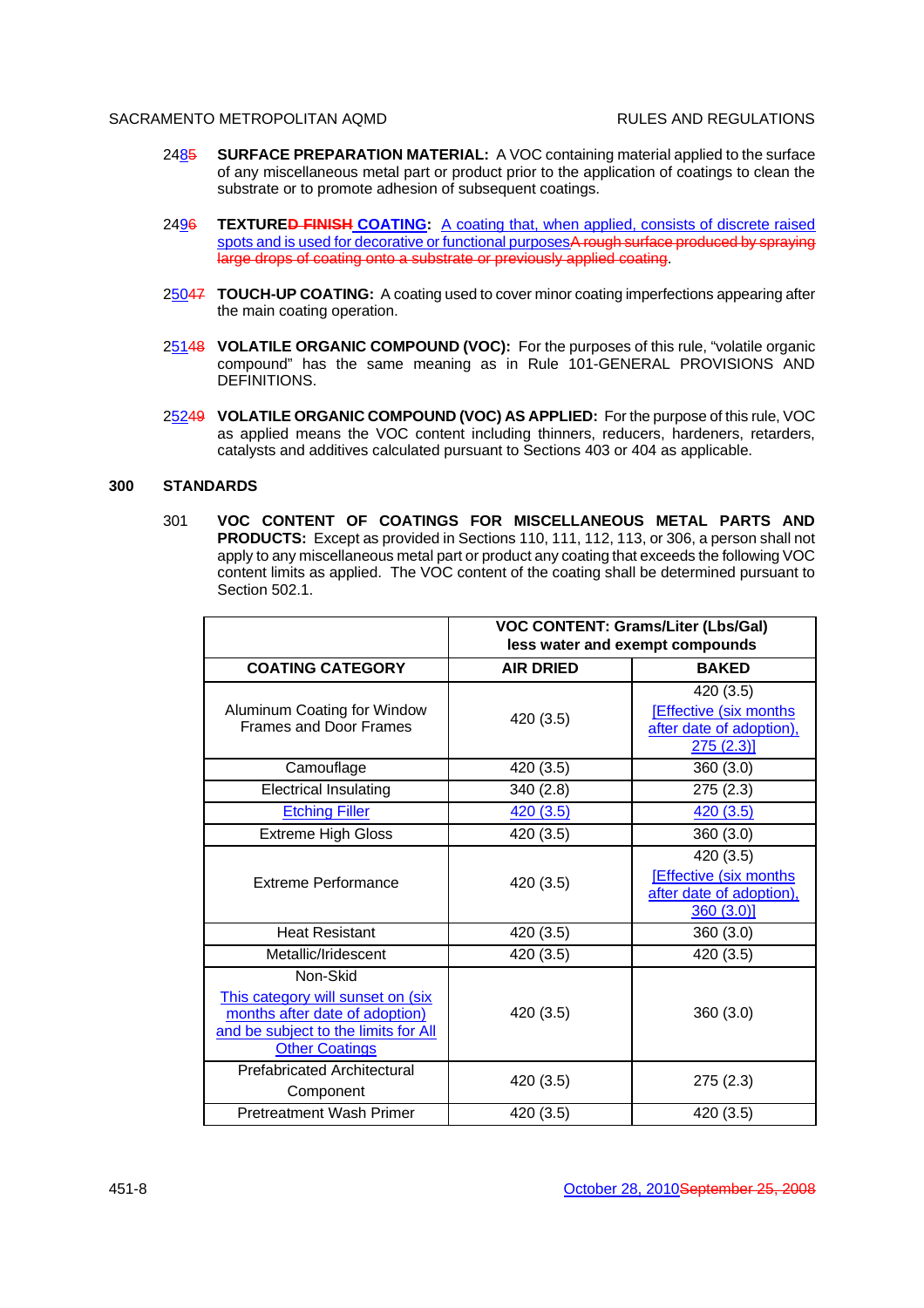| Silicone Release Coating | 420 (3.5) | 420 (3.5) |
|--------------------------|-----------|-----------|
| Solar Absorbent          | 420(3.5)  | 360(3.0)  |
| All Other Coatings       | 340(2.8)  | 275(2.3)  |

302 **VOC CONTENT OF COATINGS FOR METAL FURNITURE:** Effective September 25, 2009, eExcept as provided in Sections 111, 112, 113, 115, or 306, a person shall not apply to metal furniture any coating that exceeds the following VOC content limits as applied. The VOC content of the coating shall be determined pursuant to Section 502.1.

|                                 | <b>VOC CONTENT: Grams/Liter (Lbs/Gal)</b><br>less water and exempt compounds |              |  |
|---------------------------------|------------------------------------------------------------------------------|--------------|--|
| <b>COATING CATEGORY</b>         | <b>AIR DRIED</b>                                                             | <b>BAKED</b> |  |
| General, Multi-Component        | 340(2.8)                                                                     | 275(2.3)     |  |
| <b>Etching Filler</b>           | 420 (3.5)                                                                    | 420(3.5)     |  |
| <b>Extreme High Gloss</b>       | 340 (2.8)                                                                    | 360(3.0)     |  |
| <b>Extreme Performance</b>      | 420 (3.5)                                                                    | 360(3.0)     |  |
| <b>Heat Resistant</b>           | 420 (3.5)                                                                    | 360(3.0)     |  |
| Metallic/Iridescent             | 420 (3.5)                                                                    | 420 (3.5)    |  |
| <b>Pretreatment Wash Primer</b> | 420 (3.5)                                                                    | 420 (3.5)    |  |
| Solar Absorbent                 | 420 (3.5)                                                                    | 360(3.0)     |  |
| All Other Coatings              | 275(2.3)                                                                     | 275 (2.3)    |  |

- 303 **VOC CONTENT FOR COATING REMOVERS (STRIPPERS):** A person shall not use a stripper on miscellaneous metal parts and products which contains more than 200 grams of VOC per liter of material (1.7 pounds per gallon).
- 304 **APPLICATION EQUIPMENT REQUIREMENTS:** A person shall not apply to any miscellaneous metal part or product any coating unless one of the following application methods is used:
	- 304.1 Roll Coater
	- 304.2 Dip Coat
	- 304.3 Electrostatic Spray
	- 304.4 Flow Coat
	- 304.5 High-Volume Low-Pressure (HVLP) Application Equipment
	- 304.6 Low-Volume Low-Pressure (LVLP) Application Equipment
	- 304.7 Hand Application Equipment, such as brush or roller
	- 304.8 Any other equivalent method which has been approved in writing by the Air Pollution Control Officer and the U.S. Environmental Protection Agency
- 305 **SURFACE PREPARATION, CLEANUP, AND STORAGE REQUIREMENTS:** Any person subject to this rule shall comply with the following requirements:
	- 305.1 Closed containers shall be used for the disposal of cloth, paper, or sponges used for surface preparation, cleanup, coating application and coating removal.
	- 305.2 VOC-containing materials shall be stored in containers, which are closed when not in use, shall be disposed of in a manner that the VOC are not emitted into the atmosphere, and shall be conveyed from one location to another in closed containers or through pipes.
	- 305.3 Prior to September 25, 2009, except for electrostatic spray guns, a person shall not use VOC-containing materials for the cleanup of application equipment used in miscellaneous metal parts and products coating operations, unless the equipment is cleaned in an enclosed gun cleaner, or the VOC content of the material used does not exceed 72 grams per liter (0.6 pounds per gallon).
	- 305.4 Prior to September 25, 2009, spray gun nozzles only, may be soaked in solventbased materials for cleaning, provided the container (not to exceed five (5) gallons in size) is kept tightly covered at all times except when accessing the container.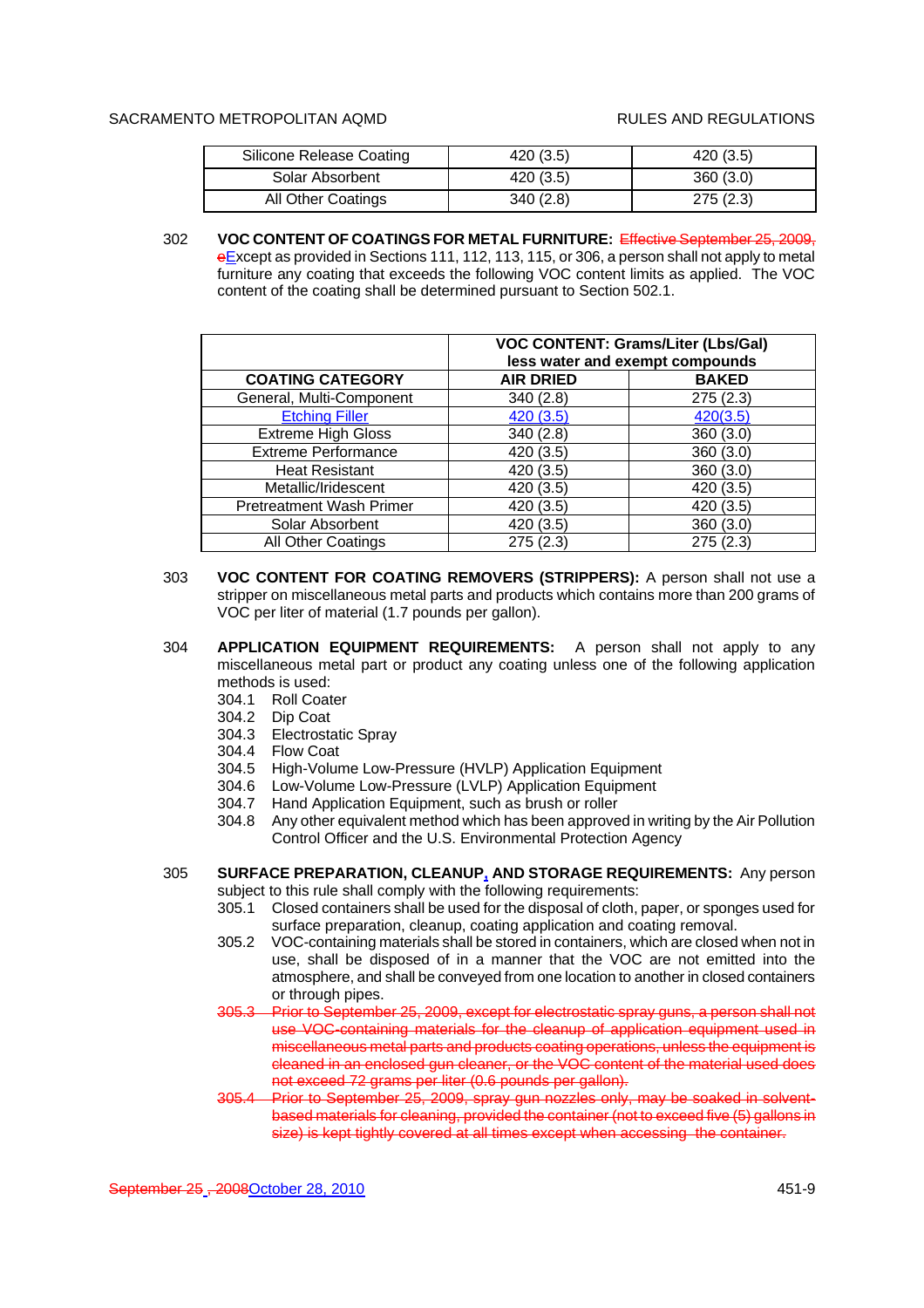- 305.5 Prior to September 25, 2009**,** a person shall not perform product cleaning or surface preparation with a material containing VOC in excess of 72 grams per liter (0.6 pounds per gallon).
- 305.36 Effective September 25, 2009, a A person shall not perform cleanup of application equipment (including spray gun nozzles) with a material containing VOC in excess of 25 grams per liter (0.21 pounds per gallon).
- 305.47 Effective September 25, 2009, a A person shall not perform product cleaning or surface preparation with a material containing VOC in excess of 25 grams per liter (0.21 pounds per gallon).
- 305.58 Spillage of VOC-containing materials shall be minimized.
- 306 **EMISSION CONTROL SYSTEM REQUIREMENTS:** As an alternative to Sections 301, 302, 303, 305.3, and 305.45, 305.6, and 305.7, a person may use air pollution control equipment subject to the approval of the Air Pollution Control Officer that provides an overall system efficiency, as determined by Section 406, of not less than 90%.

### **400 ADMINISTRATIVE REQUIREMENTS**

- 401 **LOW USAGE EXEMPTION SUBMITTAL:** The total previous calendar year usage records, as specified in Section 501.3a(3), for all coatings, coating removers, surface preparation and cleanup materials exceeding the VOC limits specified in Sections 301, 303, 305.53, and 305.74 shall be submitted annually to the Air Pollution Control Officer by January 31.
- 402 **PRODUCT INFORMATION REQUIREMENTS FOR SELLERS:** Any person who sells any coating, coating remover (stripper), surface preparation or cleanup material subject to this rule shall provide the following information on material data sheets made available to the purchaser at the time of sale:
	- 402.1 The material type by name/code/manufacturer
	- 402.2 For coating material, the maximum VOC content of the material, as applied, after any mixing or thinning as recommended by the manufacturer. VOC content shall be displayed as grams of VOC per liter of coating (or pounds of VOC per gallon), excluding water and exempt compounds, pursuant to Section 403.
	- 402.3 For coating removers (strippers), surface preparation and cleanup material, the maximum VOC content of the material, as applied, after any mixing or thinning as recommended by the manufacturer. VOC content shall be displayed as grams of VOC per liter of coating (or pounds of VOC per gallon), including water and exempt compounds, pursuant to Section 404.
	- 402.4 For all material, recommendations regarding thinning, reducing, or mixing with any VOC containing material, as defined in Section 25148.
	- 402.5 For all material, VOC content may be calculated using product formulation data, or may be determined using the test method in Section 502.1.
- 403 **CALCULATION FOR DETERMINING VOC CONTENT OF COATINGS, LESS WATER AND EXEMPT COMPOUNDS:** The volume of coating material is defined as the volume of the original coating plus any VOC-containing material added to the original coating. The weight of VOC per combined volume of VOC and coating solids shall be calculated by the following equation;

$$
G_1 = \frac{(W_v - W_w - W_{ec})}{(V_m - V_w - V_{EC})}
$$

Where:  $G_1$  = Weight of VOC per total volume of coating, less water and exempt compounds, in grams per liter

 $W_v$  = Weight of all volatile compounds including any volatile materials added to the original coating supplied by the manufacturer, in grams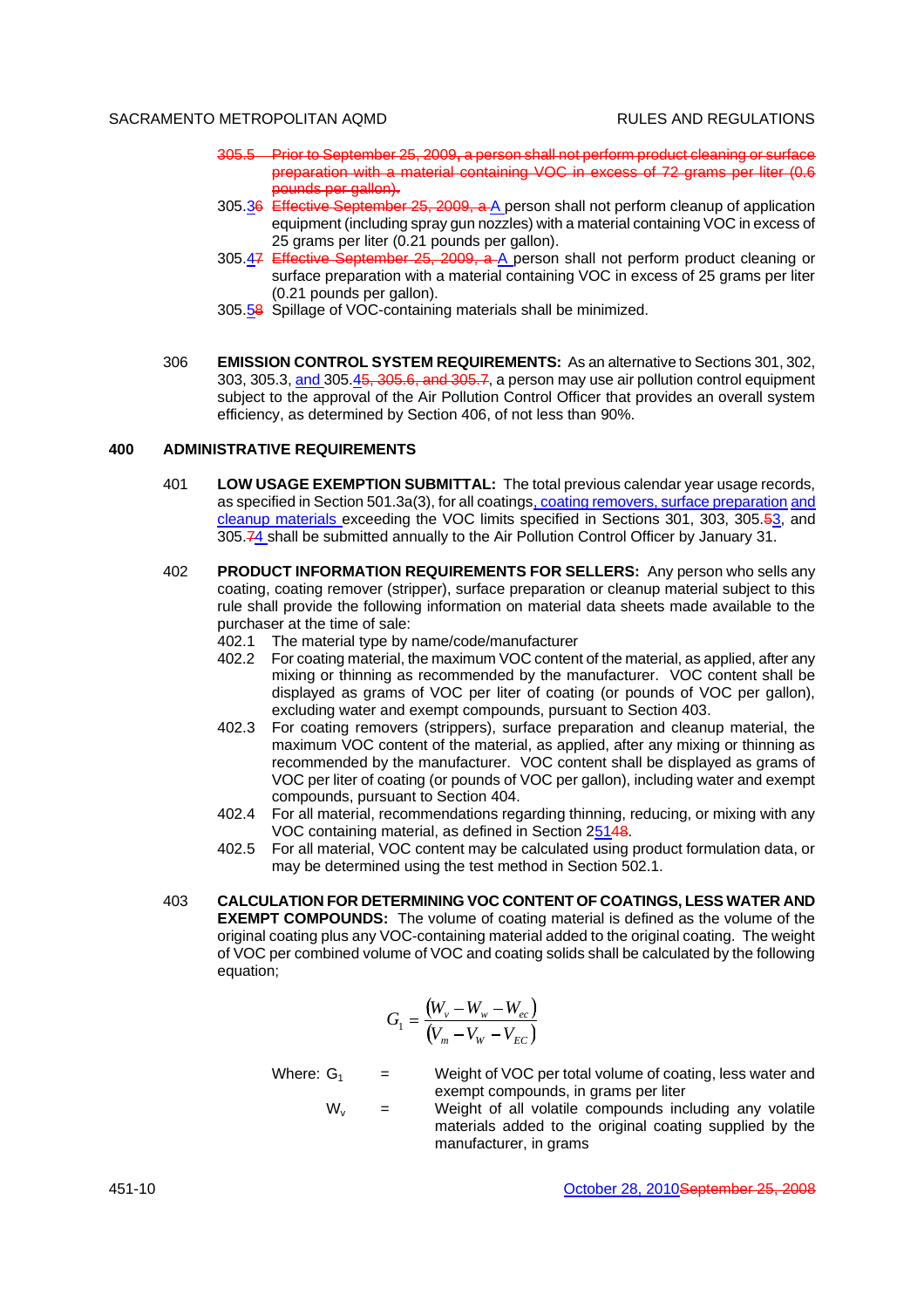- $W_w$  = Weight of water, in grams<br> $W_{ec}$  = Weight of exempt compour  $=$  Weight of exempt compounds as listed in Section 22049, in
	- grams
- $V_m$  = Volume of coating material, in liters<br>  $V_w$  = Volume of water, in liters
	- Volume of water, in liters
- $V_{\text{ec}}$  = Volume of exempt compounds as listed in Section 22049, in liters
- 404 **CALCULATION FOR DETERMINING VOC CONTENT OF COATING REMOVERS (STRIPPERS) AND SURFACE PREPARATION AND CLEANUP MATERIAL:** The volume of material is defined as the volume of the original material, plus any VOC-containing material added to the original material. The weight of VOC per total volume of material shall be calculated by the following equation;

$$
G_1 = \frac{(W_v - W_w - W_{ec})}{V_m}
$$

Where:  $G_1$  = Weight of VOC per total volume of material, in grams per liter  $W_v$  = Weight of all volatile compounds, in grams<br> $W_w$  = Weight of water, in grams  $W_w$  = Weight of water, in grams<br> $W_{\infty}$  = Weight of exempt compour

- $=$  Weight of exempt compounds as listed in Section 22049, in grams
- $V_m$  = Volume of material, in liters
- 405 **CALCULATION FOR DETERMINING PERCENT CONTROL EFFICIENCY AND VOC MASS EMISSION RATE:** The VOC mass emission rate shall be calculated both upstream and downstream of the emissions control device based on the respective VOC mass concentration and volumetric flowrate, pursuant to Section 502.4 and the following equation:

$$
M = (Q)(C)(60 \min/hr)
$$

| Where: M | $\equiv$ | VOC mass emission rate, in Ib/hr.                      |
|----------|----------|--------------------------------------------------------|
|          | $=$      | the volumetric flowrate of the exhaust stack, in scfm. |
| C.       | $=$      | the VOC mass concentration, in Ib/scf, as measured by  |
|          |          | EPA Method 25.                                         |

The percent control efficiency is calculated as follows:

$$
\%CE = [(M_U - M_D) / M_U] \times 100
$$

| Where: CE | $=$ | control efficiency.                              |
|-----------|-----|--------------------------------------------------|
| Mu        | $=$ | the upstream VOC mass emission rate, in lb/hr.   |
| M∩        | $=$ | the downstream VOC mass emission rate, in lb/hr. |

406 **CALCULATION FOR DETERMINING OVERALL SYSTEM EFFICIENCY:** The overall system efficiency is calculated as follows:

$$
\%SE = [\%CLE \times \%CE] / 100
$$

- Where:  $SE$  = system efficiency.
	- CLE = collection efficiency, as determined by Section 502.3
	- $CE =$  control efficiency, as determined by  $502.4$
- 407 **OPERATION AND MAINTENANCE PLAN:** Any person using an approved emission control device pursuant to Section 306 as a means of complying with this rule, as provided in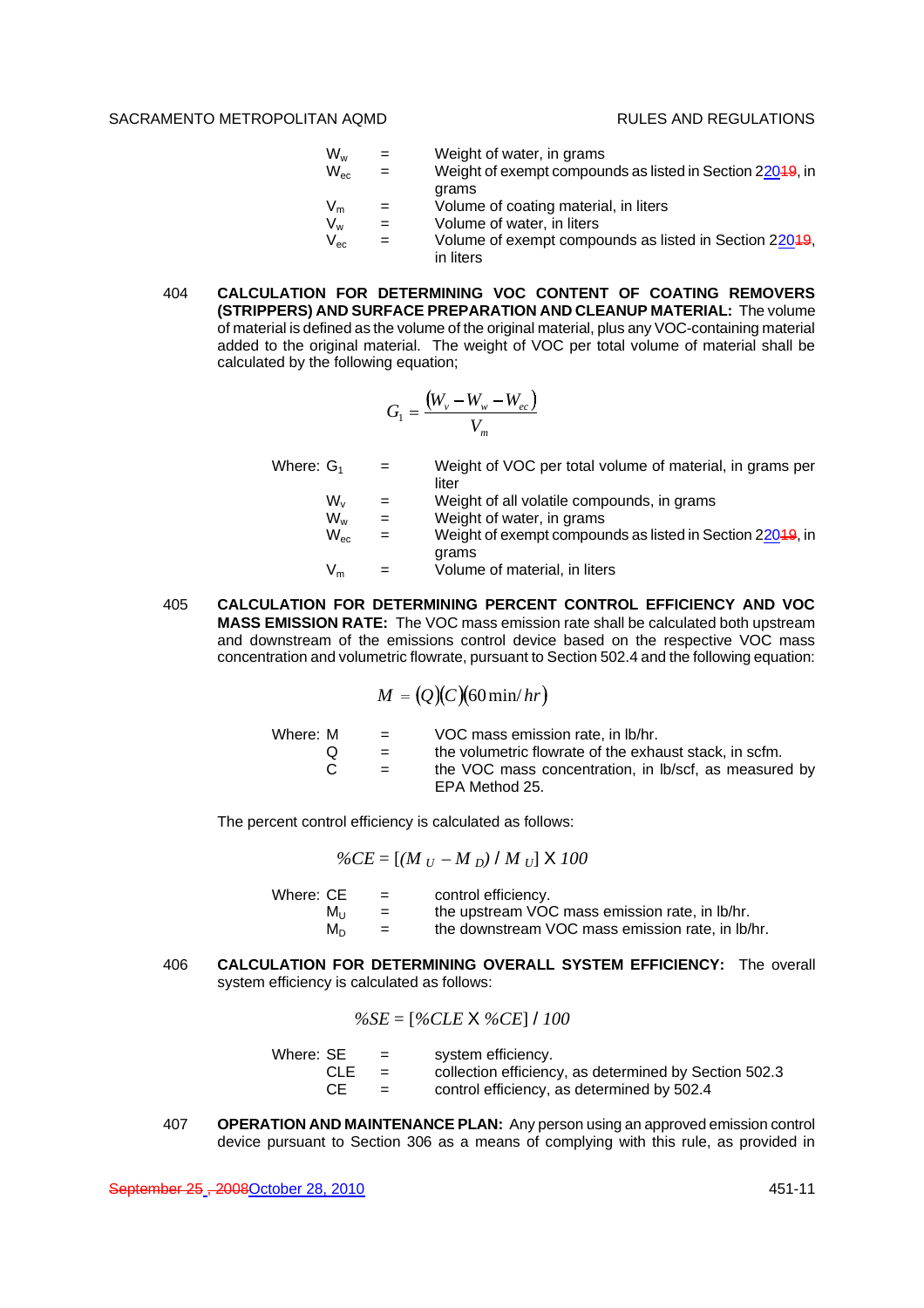Sections 301, 302, 303, 305.3, 305.5, 305.6, and 305.47 must submit, with the application for Authority to Construct, pursuant to Rule 201, General Permit Requirements, an Operation and Maintenance Plan for the emission control device to the Air Pollution Control Officer for approval. The Plan shall specify operation and maintenance procedures which will demonstrate continuous operation of the emission control device during periods of emissionsproducing operations. The Plan shall also specify which records must be kept to document these operation and maintenance procedures. These records shall comply with the requirements of Sections 501.4 and 501.5. The Plan shall be implemented upon approval of the Air Pollution Control Officer.

# **500 MONITORING AND RECORDS**

- 501 **RECORDKEEPING FOR END USERS:** In addition to any existing permit conditions issued pursuant to Rule 201, any person within the District subject to this rule, including operations claiming exemption under Sections  $110<sub>4</sub>$  and  $112$ , and  $115<sub>4</sub>$  shall comply with the following requirements:
	- 501.1 **LIST OF MATERIALS:** A list shall be maintained of currently used coatings, coating removers (strippers), surface preparation materials, cleanup materials, and other VOC containing materials including, but not limited to thinners, reducers, hardeners, retarders, catalysts, etc . The list shall contain all such materials that are currently used and stored on site and shall include the following information:
		- a. The material type by name/code/manufacturer and the appropriate category as designated by the coating categories or other material categories in Sections 301, 302, 303, 305, or "exempt", as specified by Sections 111 and 112, as applicable.
		- b. The actual VOC content of the material, as applied, pursuant to Section 25249. VOC content as provided by the manufacturer, pursuant to Section 402 is acceptable, if following manufacturer's recommended mix ratio.
		- c. The actual mixing ratio used for the material, as applied.
		- d. The substrate to which the material is applied.
		- e. Identification of each material type exceeding the VOC limits specified in Sections 301, 303, 305.35, and 305.47.
	- 501.2 **PRODUCT INFORMATION:** A data sheet applicable to each material type shall be maintained on site and made available to the Air Pollution Control Officer on request. The data sheet shall be provided by the supplier to the end user, pursuant to Section 402, and shall include the following information:
		- a. The material type by name/code/manufacturer
		- b. For coating material: the maximum VOC content of the coating material, as applied, after any mixing or thinning as recommended by the manufacturer. VOC content shall be displayed as grams of VOC per liter of coating (or pounds of VOC per gallon), excluding water and exempt compounds, pursuant to Section 403.
		- c. For coating removers (strippers), surface preparation and cleanup material: the maximum VOC content of the material, as applied, after any mixing or thinning as recommended by the manufacturer. VOC content shall be displayed as grams of VOC per liter of coating (or pounds of VOC per gallon), including water and exempt compounds, pursuant to Section 404.
		- d. For all material, recommendations regarding thinning, reducing, or mixing with any VOC containing material, as defined in Section 25148.
		- e. For all material, VOC content may be calculated using product formulation data, or may be determined using the test method in Section 502.1.
	- 501.3 **USAGE RECORDS:** Any person within the District using materials regulated by this rule shall update and maintain the records as follows:
		- a. Monthly:
			- 1. Records of total applied volume for each coating, coating remover (stripper), surface preparation and cleanup material, specified by category as listed in Sections 301, 302, 303, and 305.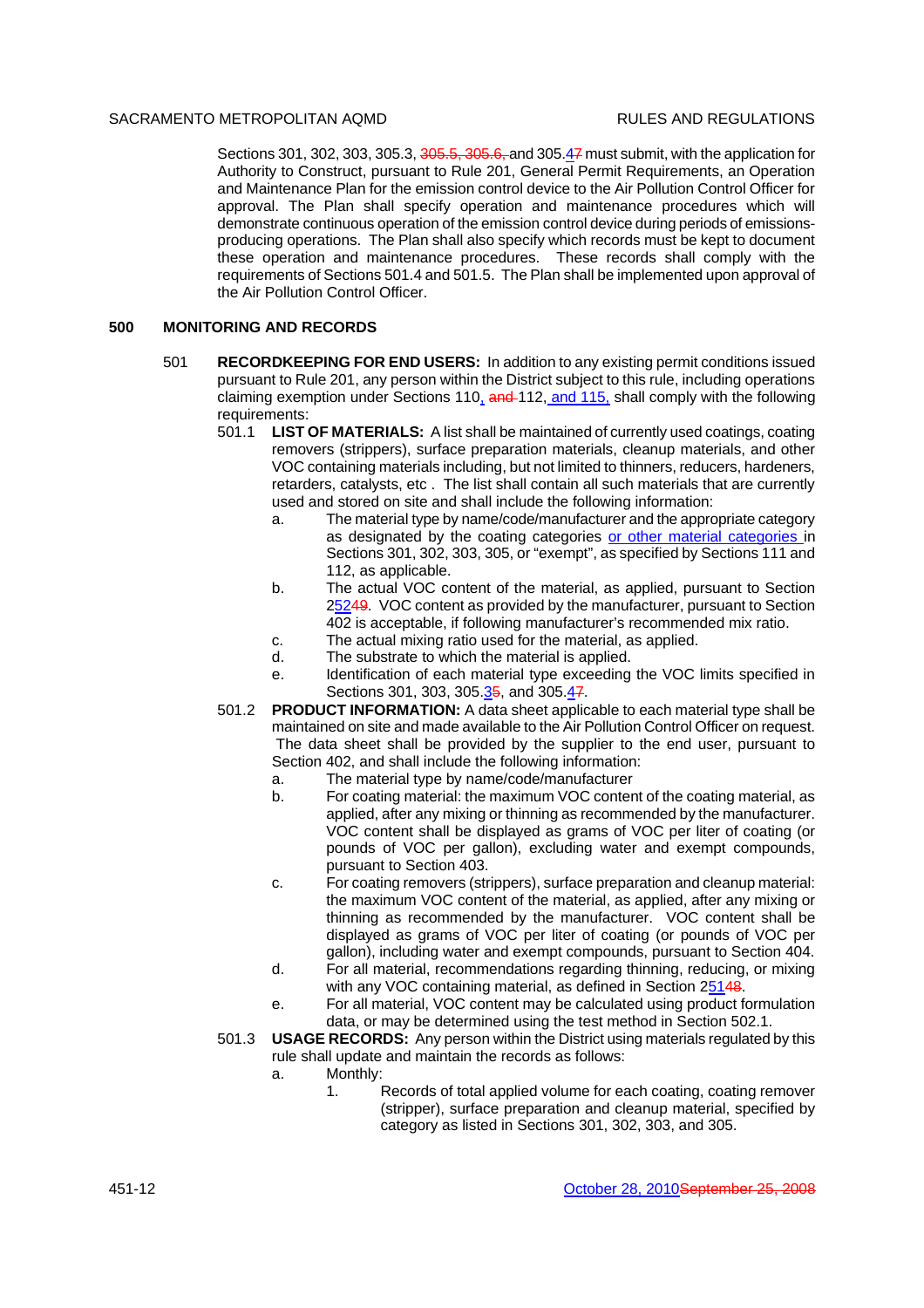- 2. The method of application, specified by coating category or other material category as listed in Sections 301, 302, and 303 including a designation for touch-up and repair operations, as applicable.
- 3. Records of total applied volume for each material type exceeding the VOC limits specified in Sections 301, 303, 305.35, and 305.47 by name/code/manufacturer and coating category.
- b. Daily:
	- 1. If, pursuant to Section 306, an emission control device is used as a means of complying with this rule, records of the material type by name/code/manufacturer and the total applied volume of each material.
	- 2. For non-compliant coatingsmaterials, as defined in Section 2363, records regarding the use, including the lack of use, of each material type by name/code/manufacturer and the total applied volume of each material.
- 501.4 **CONTROL EQUIPMENT:** Any person using an emission control device pursuant to Section 306 as a means of complying with this rule shall maintain such records as required by the Operation and Maintenance Plan in Section 407 on a daily basis.

# 501.5 **DURATION OF RECORDS:**

- Prior to September 25, 2010, such records shall be maintained on-site for three years and made available for review by the Air Pollution Control Officer upon request.
	- Effective September 25, 2010, sSuch records shall be maintained on-site for five years and made available for review by the Air Pollution Control Officer upon request.

# 502 **TESTING PROCEDURES:**

- 502.1 **DETERMINATION OF VOC CONTENT:** VOC content of coatings, coating removers (strippers), and surface preparation and cleanup material shall be determined using EPA Reference method 24 and Sections 403 and 404 of this rule and Section 502.5 of this rule.
- 502.2 **DETERMINATION OF ACID CONTENT:** Measurement of acid content shall be determined in accordance with ASTM D 1613-06.
- 502.3 **DETERMINATION OF COLLECTION EFFICIENCY:** Collection efficiency shall be determined in accordance with the U.S. EPA technical guideline document, "Guidelines for Determining Capture Efficiency," dated January 9, 1995. Individual capture efficiency test runs subject to U.S. EPA technical guidelines shall be determined by:
	- a. Applicable U.S. EPA methods 204, 204A, 204B, 204C, 204D, 204E, and/or 204F; or
	- b. Any other method approved by the U.S. EPA, the California Air Resources Board, and the Air Pollution Control Officer.
- 502.4 **DETERMINATION OF CONTROL EFFICIENCY:** Efficiency of control equipment shall be determined in accordance with EPA Method 18, 25, 25A, EPA Method 2 or 2C (whichever is applicable), and Section 405.
- 502.5 **DETERMINATION OF COMPOUNDS EXEMPT FROM VOC DEFINITION:** Compounds exempted from VOC definition, as listed in Section 22047, shall be determined in accordance with ASTM D 4457-02 (2008) or ARB Method 432. If any of the perfluorocarbons are being claimed as exempt compounds, the person making the claim must state in advance which compounds are present, and the EPAapproved test method used to make the determination of these compounds.
- 502.6 **DETERMINATION OF METAL CONTENT:** Measurement of metal content shall be conducted and reported in accordance with the South Coast Air Quality Management District's Method 318, "Determination of Weight Percent Elemental Metals in Coatings by X-ray Diffraction".
- 502.7 **DETERMINATION OF SOLIDS CONTENT:** Solids content of coatings shall be determined using EPA Reference method 24.